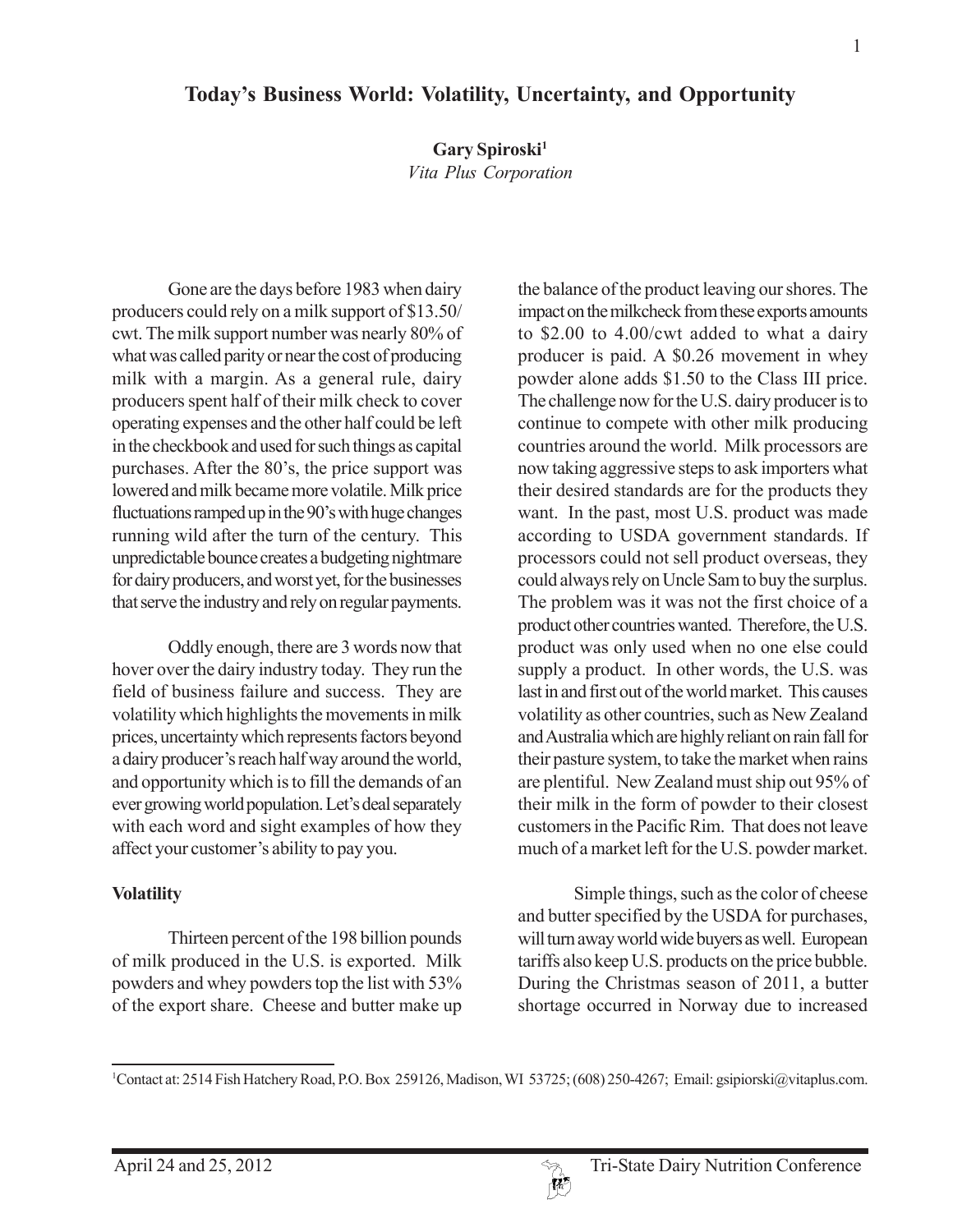baking usage and a poor anticipation of demand. Dire calls were made to the Professional Dairy Producers of Wisconsin and the Wisconsin Milk Marketing Board by frantic bakers trying to obtain butter. While black market butter was smuggled into the country at \$25.00/lb.

A recent trade dispute between the U.S. and Mexico over banning Mexican semi trucks from entering the U.S. was met with a 25% tariff on U.S. cheese imported into Mexico. Mexico is one of our largest importers of dairy products. Here is an example of a U.S. Teamsters Labor Union dispute that indirectly lowered the U.S. dairy producer's pay price due to decreased cheese sales. The dispute has now been settled and U.S. dairy products are again moving across the Mexican **boards** 

Feed costs also have added to the volatility for dairy producers. In the U.S., 40% of the 12.3 billion bushel corn crop goes to ethanol production. About 38% of the corn crop is feed to livestock. Hats off to the corn growers who 10 years ago wanted a large customer to compete for the \$2.00/ bu. corn price. They have found that customer in the gas tank. The unintended consequences are high feed costs for all livestock producers. Even though this does not affect the milk check directly, it does affect the bottom line for dairy producers who must buy corn. Dairy nutritionists have been filling some of the diet with byproduct and substituting corn.

All of these examples add to volatile swings in milk demand and price. In most cases, these issues are out of the control of dairy producers, yet these factors have an impact on the income and expense budgeting of dairy producers.

## **Uncertainty**

The second ingredient in today's economy is the uncertainty of what to expect based on the decisions or circumstances of others. A prime example of this is the debt crisis in Europe. Countries like Greece, Italy, Spain, Ireland and others must implement tough austerity policies. When pensions are cut and taxes are raised, people have less disposable incomes, and they become unruly. The 27 members of the European Union, International Monetary Fund, and European Central Banks are all trying to come up with a solution and enough money to add to and restructure sovereign debt. Some of these countries may not be a large importer of U.S. dairy products, but their financial stability affects the trade of other products from the U.S. That, in turn, affects domestic jobs and that has an impact on domestic buying decisions. Dairy products are at the top of the food chain in protein quality, along with meats. If people do not have a job, the dinner decisions go from steak to pizza to noodles.

Uncertainty boils over into the importance of other trading partners, such as Central America, India, Korea, China, and other Pacific Rim countries. Many of these countries are important trading partners. Some have fragile economies. China's needs are great. Their economy appears to be continuing a near double digit growth, but economic bubble talk continues. Their decisions are made by a small number of people, and their next economic moves are never certain. The melamine and aflatoxin problems of the Chinese milk supply have convinced most consumers to read the country of origin on the label before purchasing. Now that U.S. processors are asking importers what protein and fat levels they want in their powder, the whole Pacific Rim has opened up for sales. With 13% of the dairy products exported, there is no turning back.

The two mandates of the Federal Reserve are to keep inflation in check and keep the unemployment rate low. The main tool the Fed has is to set a target rate for the Over Night Fed Funds Rate **(FF)** with which banks use to borrow short term money overnight, money back and forth. Some of the Feds major policies in the last 4 years have

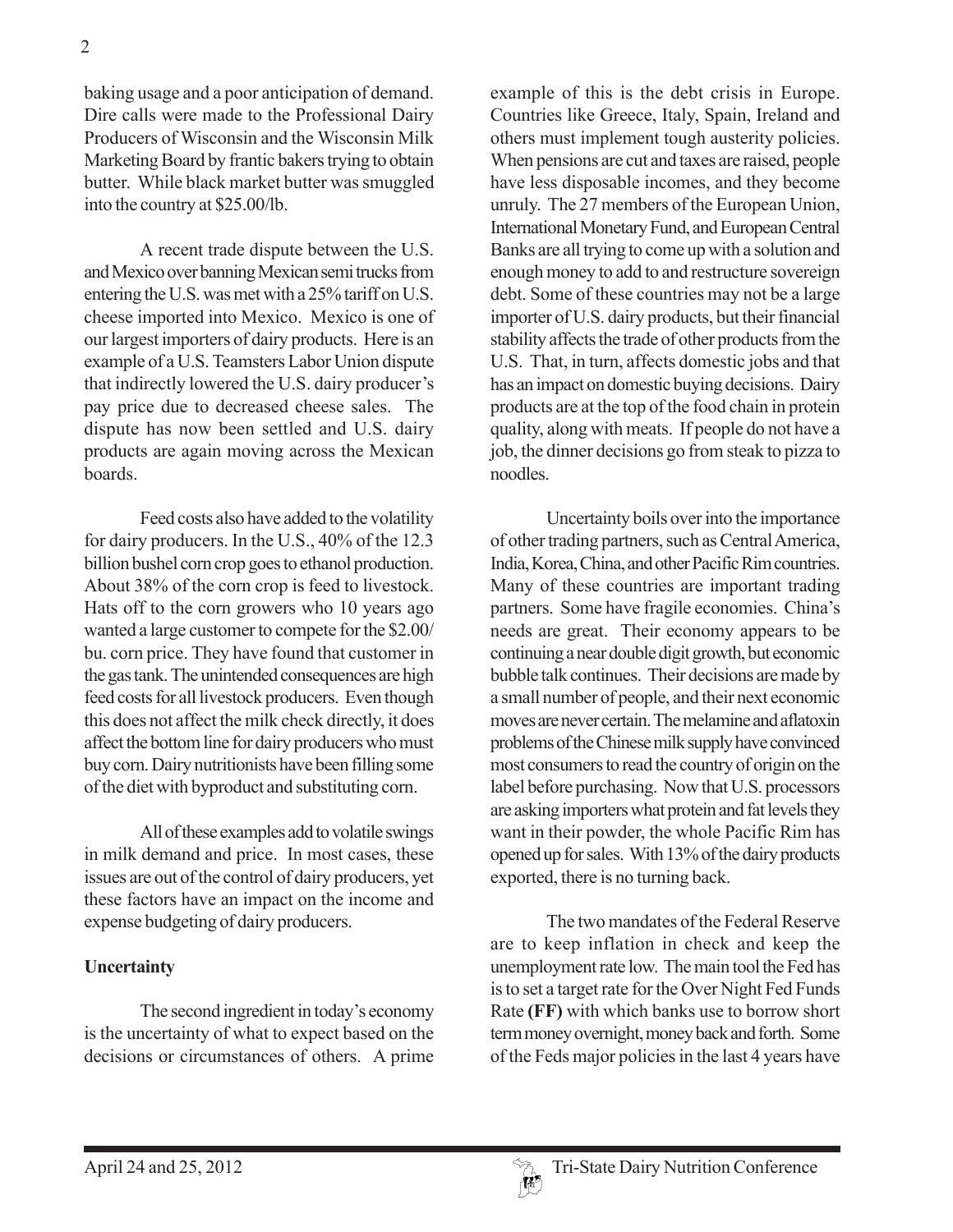been to buy long term mortgages, buy U.S. Treasury bonds, and print money. In August of 2011, the Fed openly said they would leave the FF rate at 0.25% until June 2013. This takes some of the guess work out the Fed's thinking. On January 25, 2012, the Federal Open Market Committee voted for interest rates to remain at the present low levels until the end of 2014. Recent comments by the Federal Reserve Chairman, Ben Bernanke, stated that they will be closely monitoring the overall economy and make changes when necessary, always keeping an eye on jobs and inflation. However, other future decisions are keeping the market on edge and create additional uncertainty.

After the subprime housing melt down and disintegration of commercial real estate loans, banking regulators have clamped down with new lending rules. Legislators like Barney Frank and Chris Dodd encouraged borrowing and home ownership fueled by the lack of mortgage making rules of Fannie Mae and Freddie Mac. Home ownership is good, but with home mortgages of 125% of home values and no down payments in many cases, the housing bubble broke. After the 2008 financial crisis, the Frank/Dobb financial regulation legislation was passed. There are now nearly 300 new banking rules within 2,300 pages of legislation. All lenders may be flush with funds, but they have regulators with fresh rules that are limiting lending. Lenders also are sheepish and want to protect their capital with sound loans. Some lenders have gone so far as to require 50% equity positions and three years of historical sound cash flows. They also want a financial projection with good logic and firm proforma expectations.

Everyone knew it was coming, and it happened in December 2011. Seventy-four acres of farm land in Iowa was purchased for \$20,250 an acre. Some of the driving forces are: 1) grain producers with a lot of cash on hand, 2) high corn and soybean prices, 3) land right next to your land that you have waited 20 years to buy and now it came available, 4) dairy producers with a need of land for nutrient management plans, and 5) low interest rates. The banking and Farm Credit regulators are now getting very nervous about a land bubble. Potential land buyers need to be aware that many lenders are now requiring a 50% or more cash down payment. This way if land prices go south, there still should be equity left on the balance sheet. Land purchases need to be approached with caution. Stress test new borrowing with 25% cuts in commodity prices, 8% interest rates, and 25% declinesi n assets value. Make sure you are not betting the farm on the come. In other words, make sure you can cash flow a land purchase through times of financial stress.

Uncertainty is also present in the 2012 Farm Bill. A dairy margin protection program and stabilization mechanism was to be inserted into the Farm Bill. The failure of the Congressional Super Committee to cut one and one half trillion dollars from the budget and implement other programs, such as the dairy portion of Farm Bill, has gone away. Now, the Farm Bill will go back to the drawing boards. The International Dairy Food Association outwardly opposed dairy stabilization. They want a continuing abundant supply of milk for domestic use and to export worldwide.

It should be noted that the proposed \$155 billion dollar USDA budget has 80% of the funding ear marked for nutrition programs, or otherwise known as food stamps.

The fate of the Farm Bill is unknown at this time with huge general budget cuts needed and no one wanting to give up any ground. All grain and livestock programs reside in the land of uncertainty at this time. The ongoing elections and the chasm of political polarization will not help the entire budget or Farm Bill process.